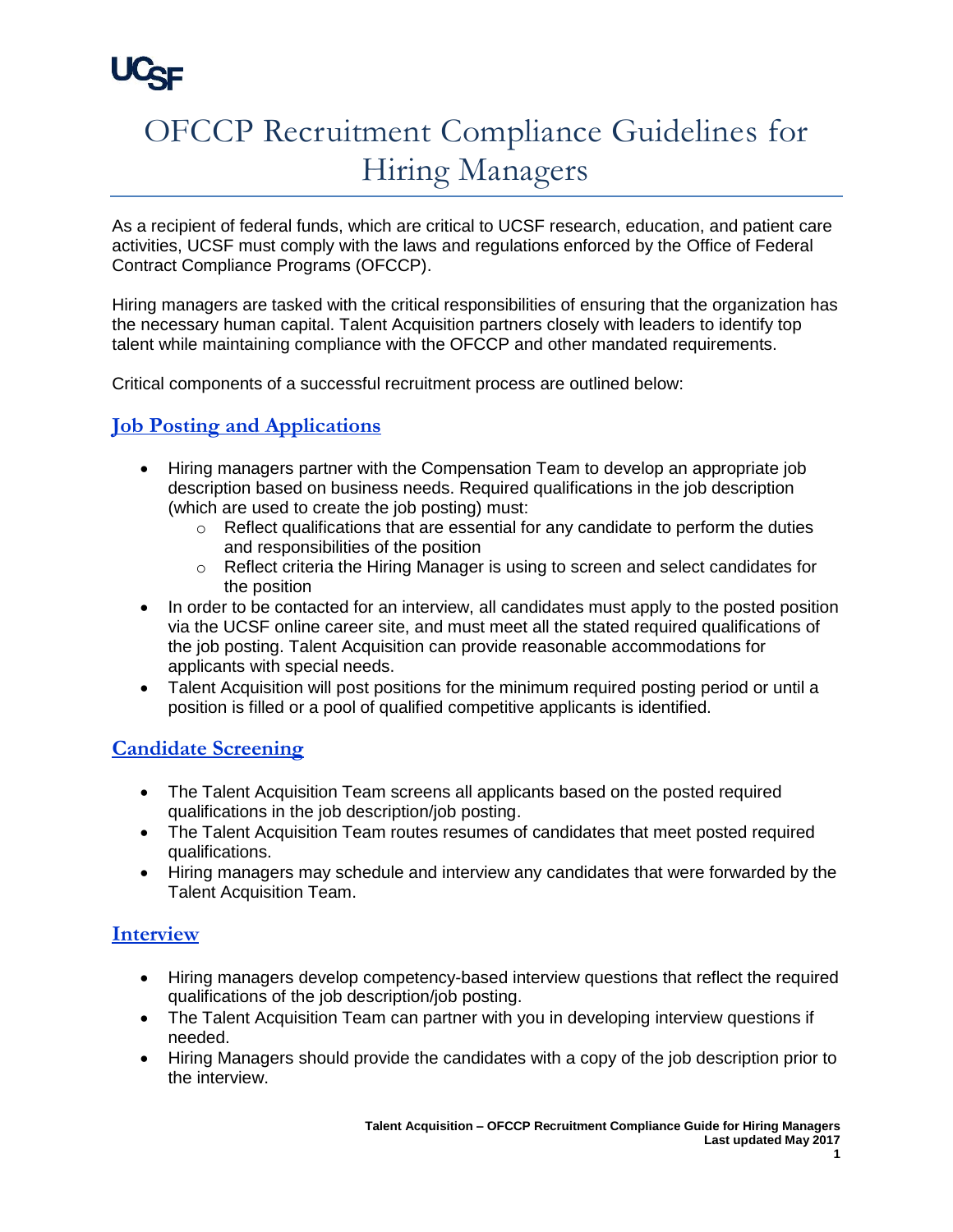

- Hiring Managers should not ask interview questions outside of the required qualifications and job duties. **Please review the Do Not Ask Interview Questions**.
- Hiring Managers should use the Candidate Evaluation Form to document feedback on the candidate's interview.
- Any notes taken during the interview must be objective and solely related to the required qualifications of the position.
- Visit the HR Website to find additional resources under [OFCCP Compliance Resources.](https://srs.ucsf.edu/hr.php?&A=1967&org=c)

### **Reference Checks**

- **Campus:** A minimum of 3-5 references must be checked prior to making an offer. For candidates who are current or former UCSF employees, the hiring manager **must** review the employee's personnel file or speak with the employee's current or former manager prior to making an offer. Prior to contacting the current employee's manager, the hiring manager must provide advance notice to the employee.
- **Health (Medical Center):** Before a verbal offer is made, references must be completed for the final candidate(s). Contact your Talent Acquisition Team to initiate this process.
	- SkillSurvey References: This is required for all external candidates and transfers who do not currently report to the Business Unit.
		- Candidates must provide five recent professional references (last three employers) to share feedback on their work experiences related to the position for which they have applied.
		- **Two of the five references must be current or recent** managers/supervisors.
	- Talent Plus Assessments: This is recommended for all leadership positions.
- **Performance Evaluation File Review:** Hiring managers are highly encouraged to review the employee's last two performance evaluations in addition to checking references with the employee's current or previous supervisor(s) prior to making a verbal offer. Complete the Request to Review Personnel File Form.

#### **Selection**

- The candidate selected for the position must meet all the required qualifications of the job posting.
- Before making an offer to the selected candidate, the hiring manager consults with Human Resources regarding compensation, and works with the Talent Acquisition Team to determine who will deliver the offer to the candidate.
- The hiring manager submits the Post Interview Data Collection Form to the Talent Acquisition Team.

## **Record Retention**

- Hiring managers must retain all documentation related to the recruitment (e.g., resumes, interview notes, and candidate evaluation forms).
- Records must be retained for four years after the conclusion of the recruitment within the department that conducted the recruitment. Departments should ensure that records are not discarded in the event a hiring manager leaves the department or the organization.
	- o After four years, the records can be shredded in a secured bin.